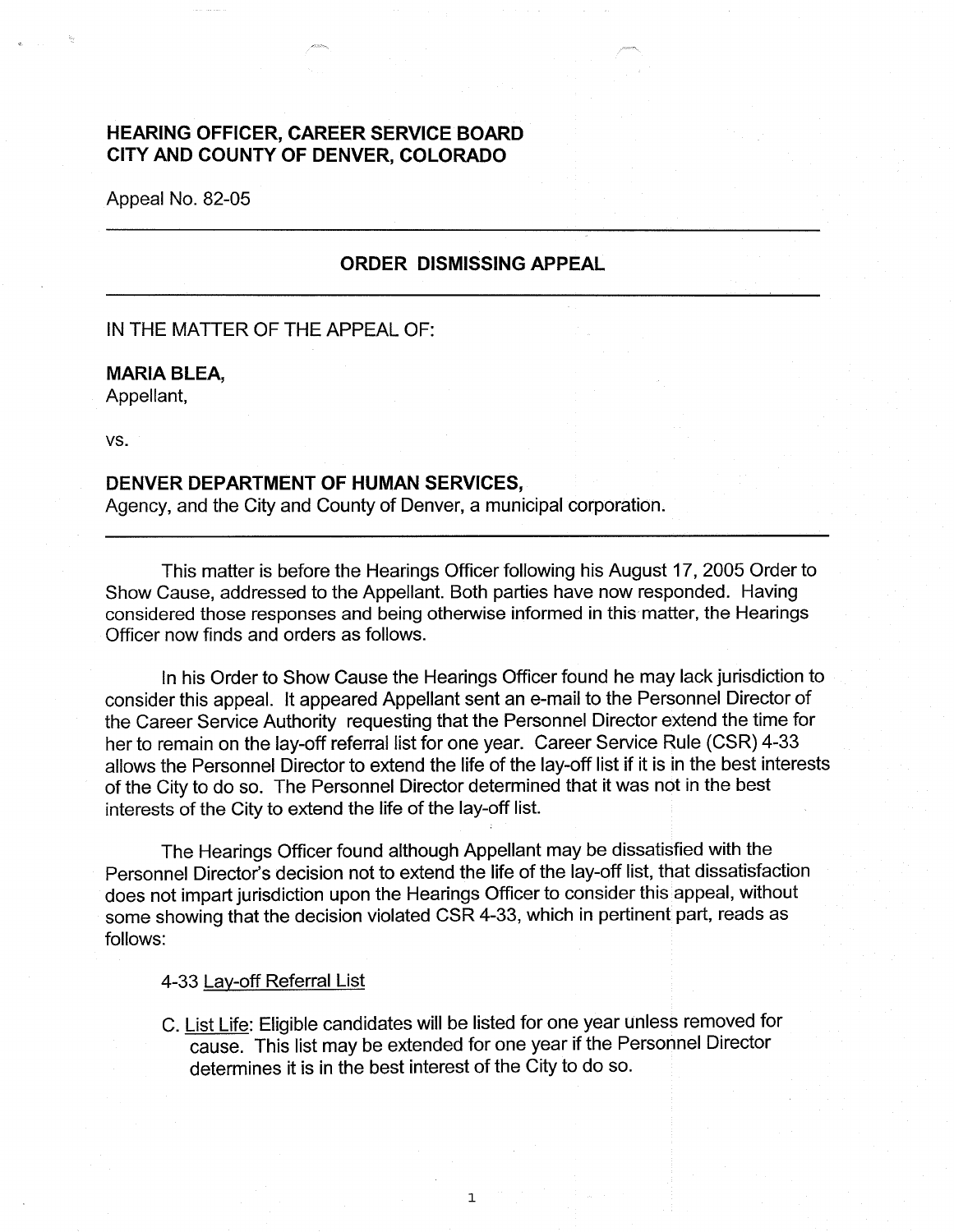The Appellant responded the Director's act in denying the Appellant's request to remain on the eligibility referral list for an additional year was a discretionary act under CSR 19-10 A. 3), and therefore within the jurisdiction of the Hearings Officer.

The Hearings Officer is charged with the interpretation of the Career Service Rules. The fundamental responsibility in interpreting a rule is to find and give effect to the promulgator's intent. The plain meaning of the rule will control unless the regulatory language can lead to more than one reasonable interpretation. In re Martinez, 78-02 (5/22/02). Read together, the two rules at first seem to conflict. CSR 19-10 A. 3) allows the appeal of a discretionary act by the Director. The Director's decision whether to extend the life of the referral list under CSR 4- 33 C. is clearly a discretionary act, subject only to the Director's subjective determination whether such extension would be in the best interest of the City. However, if the Director's discretionary act, whether to extend the life of the referral list, may be appealed to determine whether the decision was arbitrary or capricious, an objective test, then the Director's decision is no longer discretionary, as it is subject to review based upon objective standards.

In order to give effect to CSR 4-33, it must be harmonized with CSR 19-10 A. 3). The Hearings Officer concludes the specific charge left to the Director's discretion in CSR 4-33 C, whether to extend the life of the referral list, must overcome the broad standard in CSR 19-10 A. 3), that the Director's discretionary acts are subject to review on appeal. This construction is consistent with traditional canons of construction that specific rules prevail over more general ones. See, e.g. United States v. Cowboy, 694 F.2d 1228, 1234 (10th Cir. 1982). Moreover an interpretation of CSR 4-33 C which concludes the Director's sole discretion to decide whether to extend the life of the referral list is subject to subjective review, would mean the Director does not have the discretion clearly intended by the rule. Such a result is inconsistent with established principles of construction of rules. See, e.g. In re Draper, CSA 189-02, 6 (4/1/03) ("the hearing officer should give effect to each word and construe each provision in harmony with the overall statutory design, whenever possible. However, interpretations which yield absurd results are disfavored."). For these reasons, the Hearings Officer rejects the Appellant's contention that the Director's decision under CSR 4-33 C. is subject to review based upon an arbitrary and capricious standard.

Finally, even if the Director's decision were subject to an arbitrary and capricious standard, the Appellant fails to state how that decision was arbitrary or capricious. The Appellant merely concludes "[t]he Personnel Director's refusal to allow Appellant Maria Blea to remain on the eligibility list was an abuse of his discretion, or if it was arbitrary, capricious or contrary to law."

2